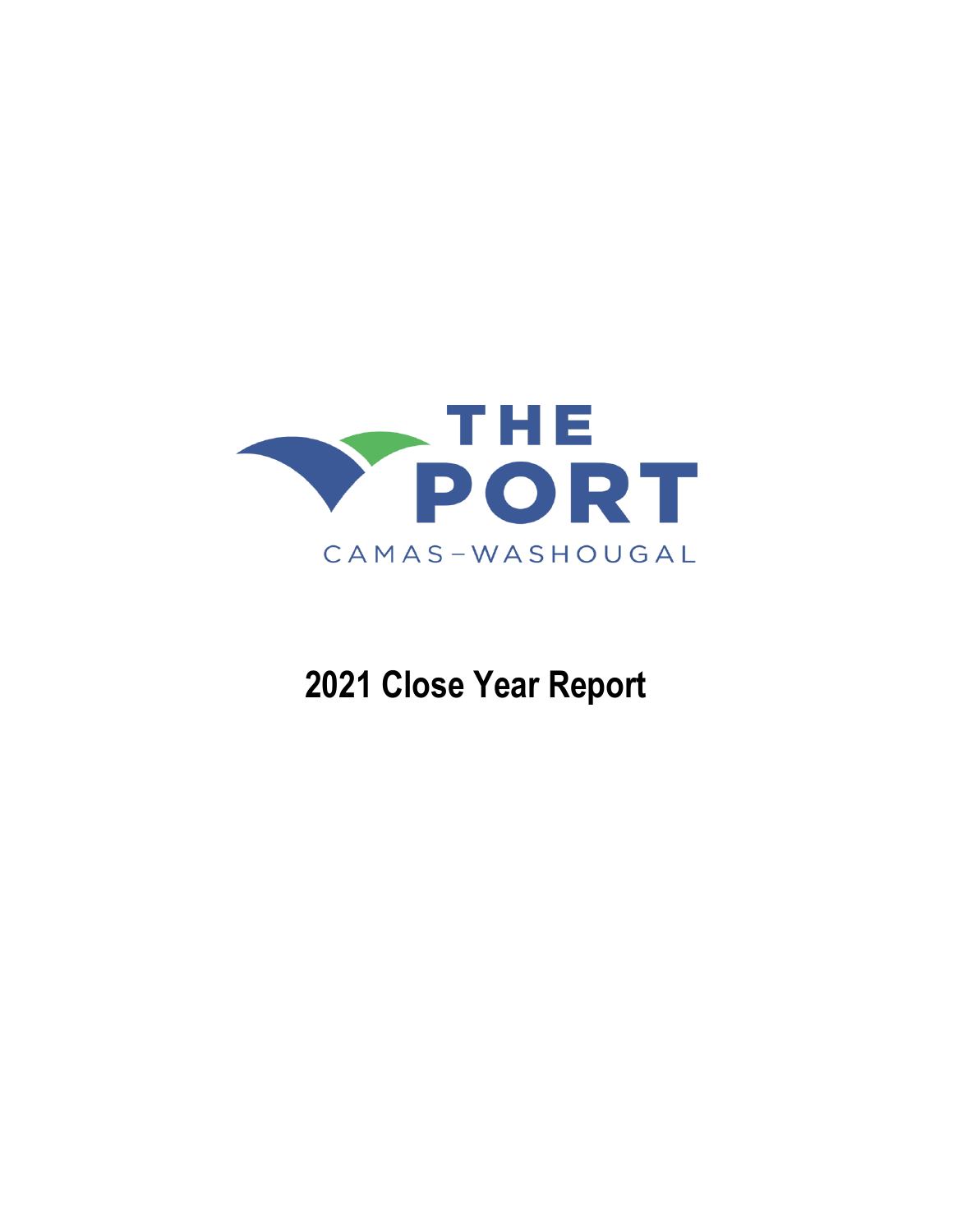#### Port of Camas-Washougal **Comparative Statement of Revenue and Expense** December 31, 2021

|     |                                                  | <b>Current Month</b> | Year-to-Date  |
|-----|--------------------------------------------------|----------------------|---------------|
|     | <b>OPERATING REVENUE</b>                         |                      |               |
|     | <b>General Operations</b>                        |                      |               |
|     | Airport                                          | 40,478               | 675,916       |
|     | Marina                                           | 71,198               | 1,156,106     |
|     | Real Estate/IP                                   | 230,016              | 2,678,015     |
|     | Parks                                            |                      | 2,500         |
|     | General and administrative                       |                      | 9,735         |
|     | Total operating revenue                          | 341,692              | 4,522,272     |
|     | <b>OPERATING EXPENSE</b>                         |                      |               |
|     | <b>General Operations</b>                        |                      |               |
|     | Airport                                          | 27,282               | 675,700       |
|     | Marina                                           | 56,375               | 929,855       |
|     | Real Estate/IP                                   | 102,728              | 1,360,764     |
|     | Parks                                            | 8,853                | 164,663       |
|     | General and administrative                       | 83,873               | 1,005,504     |
|     | Total operating expense                          | 279,110              | 4,136,485     |
|     | Operating income (loss)                          | 62,581               | 385,787       |
|     | <b>NONOPERATING REVENUE (EXPENSE)</b>            |                      |               |
|     | Taxes levied for:                                |                      |               |
| 340 | General purposes                                 | 6,261                | 1,351,118     |
| 350 | Debt service requirements                        | 6,526                | 1,389,319     |
| 360 | Interest income                                  | 2,196                | 45,334        |
| 409 | <b>Interest Proceeds - Radial Contract</b>       |                      | 3,697         |
| 380 | <b>Timber and Other Taxes</b>                    | 302                  | 52,721        |
| 401 | Disposal of capital assets                       | 1,714,472            | 1,764,392     |
| 402 | Purchase of capital assets                       | (76, 846)            | (1, 124, 337) |
| 404 | Principal paid on long-term debt                 | (995,000)            | (1,099,481)   |
| 410 | Interest paid on long-term debt                  | (196, 420)           | (419, 566)    |
| 407 | Capital Contributions - State Grant revenue      |                      | 40,403        |
| 406 | Capital Contributions - Federal Grant revenue    | 79,648               | 92,648        |
| 416 | Extraordinary/Special items - Insurance Proceeds |                      | 18,385        |
| 405 | Other Misc Revenue                               |                      | 91            |
| 420 | Other Misc Expenses                              | (1, 591)             | (3, 218)      |
|     | Total nonoperating revenue                       | 539,548              | 2,111,507     |
|     | <b>NET INCOME</b>                                | 602,130              | 2,497,294     |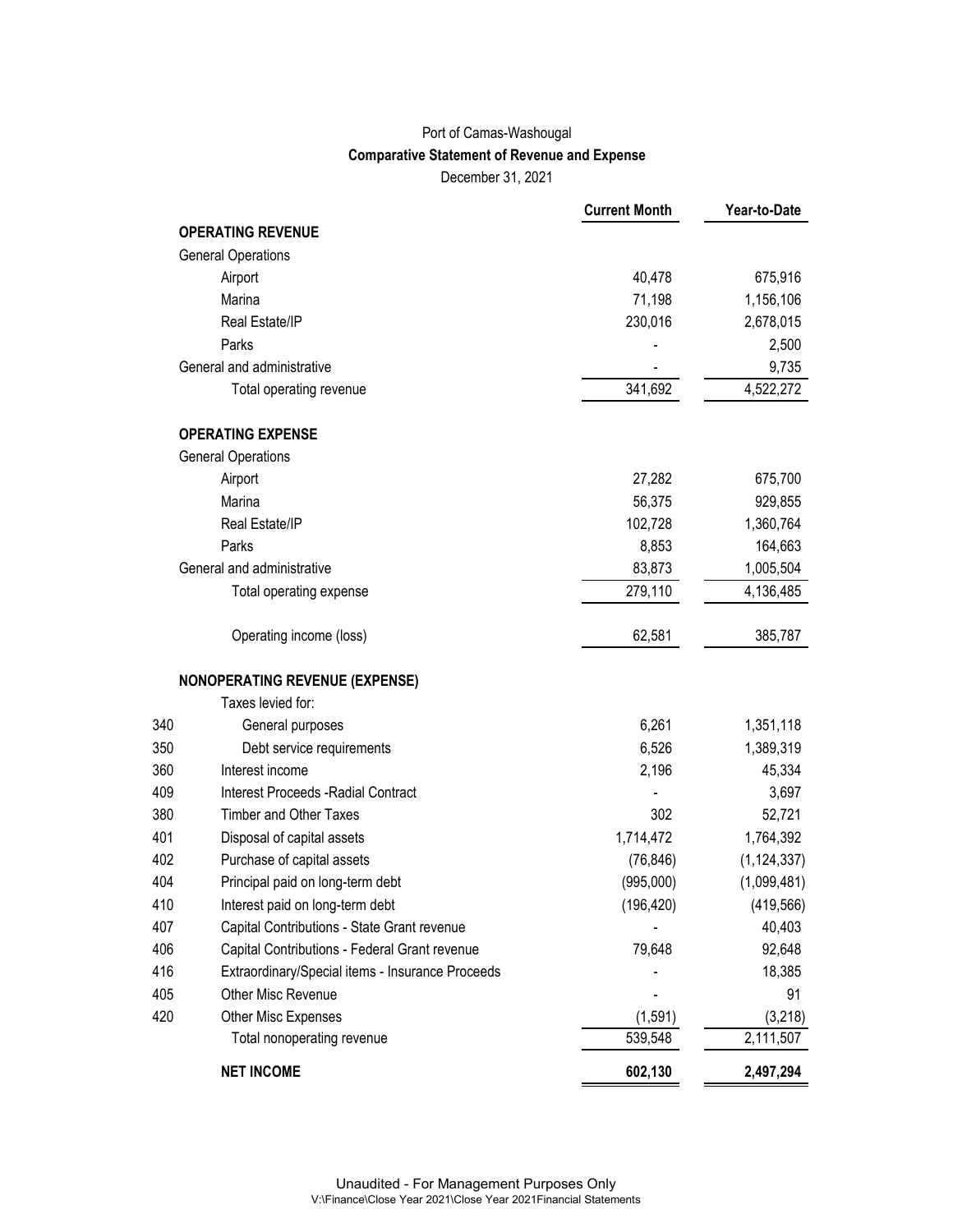| <b>Operating Revenue:</b>                            |          | 2021 Budget        |                   | <b>Actual</b>      | 100.0%           |
|------------------------------------------------------|----------|--------------------|-------------------|--------------------|------------------|
| <b>Hangar Rentals</b>                                | \$       | 264,000            | \$                | 263,270            | 99.7%            |
| <b>Tiedown Rentals</b>                               | \$       | 2,432              | l \$              | 4,026              | 165.5%           |
| AP-1 Rental                                          | \$       | 25,893             | \$                | 25,175             | 97.2%            |
| Immelman Hangars Land Lease                          | \$       | 14,719             | \$                | 14,719             | 100.0%           |
| AP-5 and AP-6 residential rentals                    | \$       | 31,200             | \$                | 31,200             | 100.0%           |
| <b>Electrical Fees</b>                               | \$       | 15,708             | \$                | 15,769             | 100.4%           |
| All other AP operating revenue                       | \$       | 2,973              | \$                | 4,944              | 166.3%           |
| Fuel revenue                                         | \$       | 190,000            | \$                | 316,812            |                  |
| <b>Total Airport Revenues</b>                        | \$       | 546,925            | S                 | 675,916            | 123.6%           |
| Moorage fees                                         | \$       | 626,217 \$         |                   | 645,735            | 103.1%           |
| Waverunner fees                                      | \$       | 22,000             | \$                | 23,815             | 108.3%           |
| Set up fees                                          | \$       | 5,500              | \$                | 4,250              | 77.3%            |
| <b>LR</b> tickets                                    | \$       | 25,000             | \$                | 37,499             | 150.0%           |
| LR permits                                           | \$       | 17,000             | \$                | 22,484             | 132.3%           |
| Electricity revenue                                  | \$       | 21,400             | \$                | 23,142             | 108.1%           |
| Property Resources (Puffin Café)                     | \$       | 5,696              | \$                | 5,646              | 99.1%            |
| Dolphin Yacht Club                                   | \$       | 4,560              | \$                | 4,583              | 100.5%           |
| <b>Riverside Marine</b>                              | \$       | 72,000             | \$                | 72,000             | 100.0%           |
| OHSU Lease                                           | \$       | 1,063              | \$                | 963                | 90.6%            |
| All other MA operating revenue                       | \$       | 39,024             | $\sqrt{3}$        | 37,085             | 95.0%            |
| Fuel revenue                                         | \$       | 190,000            | \$                | 278,903            |                  |
| <b>Total Marina Revenues</b>                         | \$       | 1,029,460          | \$                | 1,156,105          | 112.3%           |
|                                                      |          |                    |                   |                    |                  |
| IP Ground leases                                     | \$       | 479,956            | $\sqrt{3}$        | 485,273            | 101.1%           |
| IP spur track leases                                 | \$       | 7,305              | $\sqrt{3}$        | 7,108              | 97.3%            |
| Bldg 3 - Kemira                                      | \$       | 117,291            | \$                | 116,421            | 99.3%            |
| Bldg 4 - Pump Dynamics                               | \$       | 74,832             | \$                | 74,832             | 100.0%           |
| Bldg 5 - MJ Glass Productions                        | \$       | 44,316             | \$                | 44,316             | 100.0%           |
| Bldg 6 - Kemira                                      | \$       | 179,389            | $\sqrt{3}$        | 179,389            | 100.0%           |
| Bldg 7 - Calvert                                     | \$       | 132,156            | \$                | 132,156            | 100.0%           |
| Bldg 8 - Corrosion, No Limit Engineering             | \$       | 90,668             | \$                | 92,881             | 102.4%           |
| Bldg 9 - Intech                                      | \$       | 105,960            | $\sqrt{3}$        | 107,637            | 101.6%           |
| Bldg 10 - Phase 5                                    | \$       | 41,438 \$          |                   | 42,245             | 101.9%           |
| Bldg 11 - Ponder Burner                              | \$       | 119,670            | l \$              | 119,670            | 100.0%           |
| Bldg 12 - Precision Saw/Etec/Plastic Forming Svcs    | \$       | 95,686<br>96,900   | $\sqrt{3}$        | 97,827             | 102.2%           |
| Bldg 14 - 54-40/Fastenal                             | \$       | $126, 156$ \$      | <b>\$</b>         | 98,100             | 101.2%           |
| Bldg 15 - Foods In Season                            | \$       |                    |                   | 126,156            | 100.0%           |
| Bldg 16 - DS Fabrication                             | \$       | 88,473             | l \$              | 88,473             | 100.0%           |
| Bldg 17 - Foods In Season/Lumino/MJ Glass Prod.      | \$       | 153,537            | l\$<br>$\sqrt{3}$ | 153,537            | 100.0%           |
| Bldg 18                                              | \$       | 309,831            |                   | 330,883            | 106.8%           |
| Bldg 19 - Feguson<br>City of Camas                   | \$       | 108,748<br>46,680  | \$<br>\$          | 108,748            | 100.0%<br>100.0% |
| Westlie Ford                                         | \$       | 164,496            | \$                | 46,680             | 100.0%           |
|                                                      | \$       |                    |                   | 164,496            |                  |
| <b>Tenant Security Deposits</b>                      | \$       |                    | \$                | 43,261             |                  |
| Utility revenue from tenants                         | \$       | 14,000             | \$                | 11,777             | 84.1%            |
| All other IP operating revenue<br>Infrastructure Fee | \$       | 5,000              | \$<br>\$          | 2,155              | 43.1%            |
| <b>Total Real Estate/IP Revenues</b>                 | \$<br>\$ | 4,024<br>2,606,512 | $\sqrt[6]{3}$     | 3,995<br>2,678,015 | 99.3%<br>102.7%  |
| <b>Park Revenues</b>                                 | \$       | 2,500              | $\sqrt[6]{3}$     | 2,500              | 100.0%           |
| <b>General &amp; Administrative Revenues</b>         | \$       | 24,050             | \$                | 9,735              | 40.5%            |
| <b>TOTAL OPERATING REVENUE</b>                       | \$       | 4,209,447 \$       |                   | 4,522,271          | 107.4%           |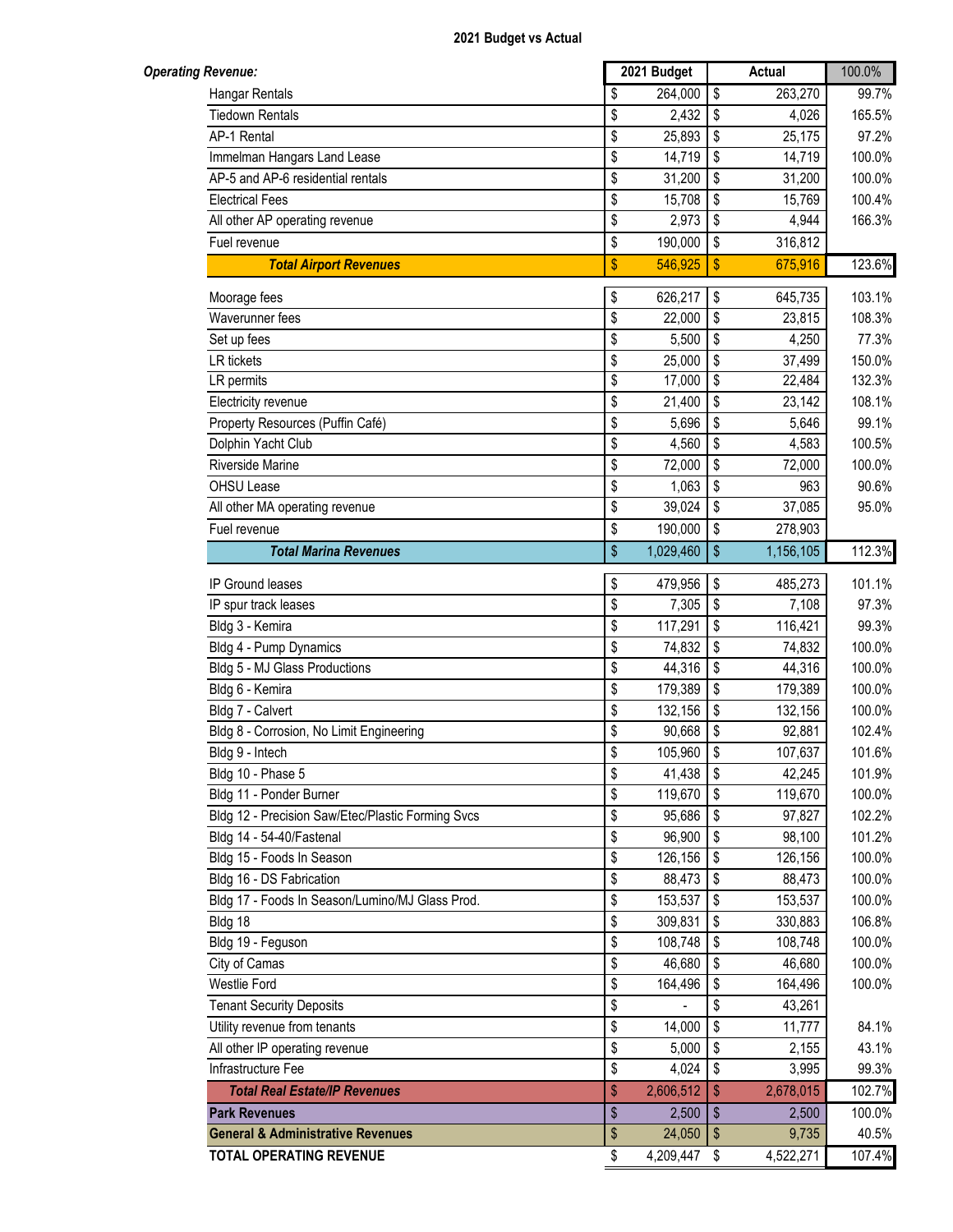| <b>Non-operating revenue</b>        |                       |                 |         |
|-------------------------------------|-----------------------|-----------------|---------|
| Taxes levied for:                   | 2021 Budget           | Actual          | 100.0%  |
| General purposes                    | \$<br>1,357,444       | \$<br>1,351,118 | 99.5%   |
| Debt service requirements           | \$<br>1,387,840       | \$<br>1,389,319 | 100.1%  |
| Investment income                   | \$<br>56,000          | \$<br>45,334    | 81.0%   |
| Lands sales contracts:              |                       |                 |         |
| Calvert                             | \$<br>53,617          | \$<br>1,768,089 | 3297.6% |
| Misc tax revenue                    | \$<br>40,000          | \$<br>52,812    | 132.0%  |
| State Grant: WA State Parks & Rec   | \$<br>1,200           | \$<br>3,162     | 263.5%  |
| State Grant/Loan: CERB              | \$<br>1,440,873       | \$<br>37,241    |         |
| State Grant: BFP                    | \$<br>1,000,000       | \$              |         |
| <b>Federal Grant: CARES</b>         | \$                    | \$<br>13,000    |         |
| Federal Grant: EDA                  | \$<br>3,000,000       | \$<br>79,648    |         |
| Federal Grant: BIG                  | \$<br>72,813          | \$              |         |
| Federal Grant: CVA                  | \$<br>112,500         | \$              |         |
| Insurance Proceeds - Airplane Crash | \$<br>٠               | \$<br>18,385    |         |
| Disposal of Capital Assets          | \$<br>٠               | \$              |         |
| <b>TOTAL NON-OPERATING REVENUE</b>  | 8,522,287             | \$<br>4,758,109 | 55.8%   |
| <b>TOTAL REVENUE</b>                | \$<br>$12,731,734$ \$ | 9,280,379       | 72.9%   |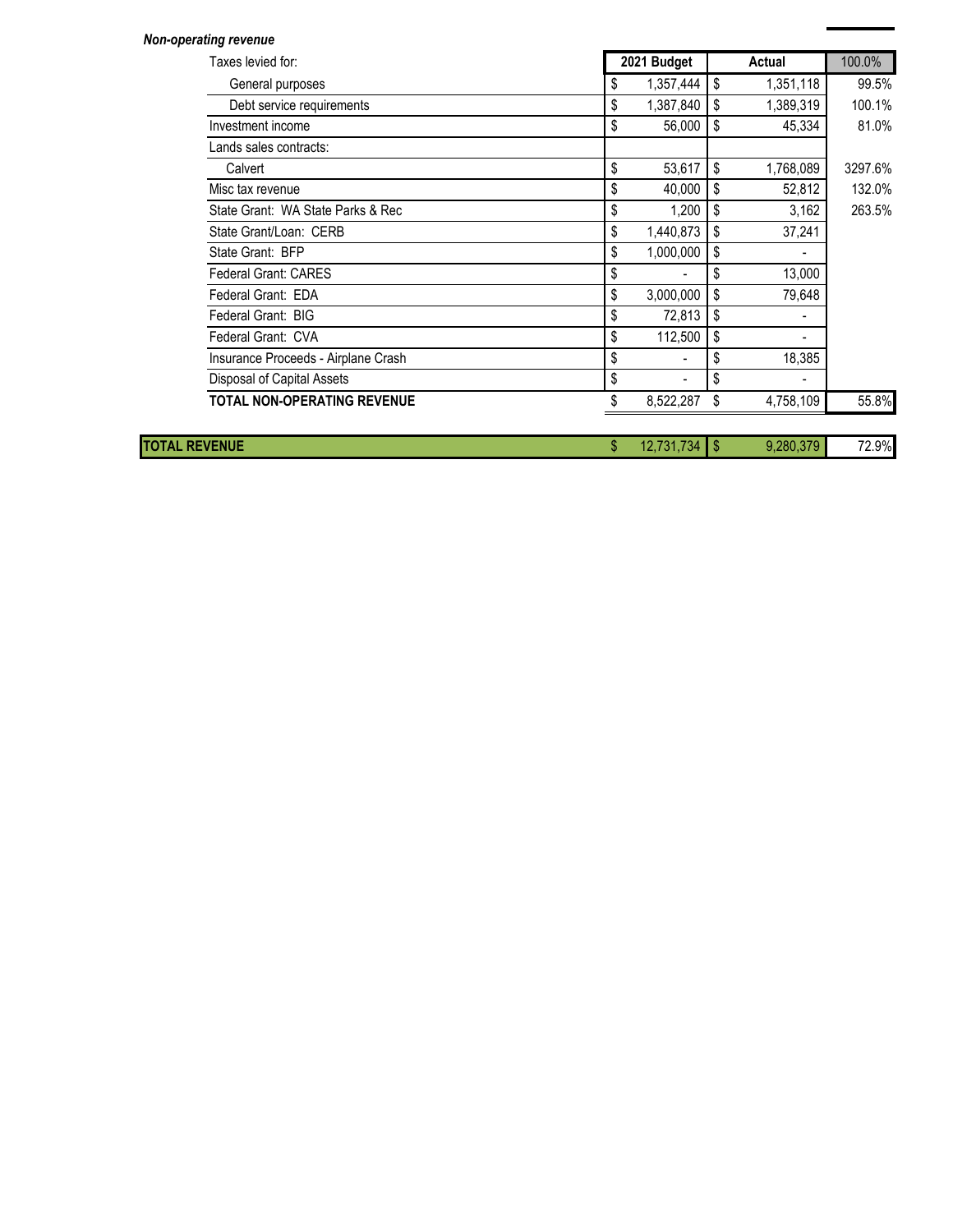| <b>Operating Expenditures</b>                                                                                 |            | 2021 Budget | Actual        | 100.0%                                                                              |
|---------------------------------------------------------------------------------------------------------------|------------|-------------|---------------|-------------------------------------------------------------------------------------|
| Payroll                                                                                                       | \$         | 252,153     | \$<br>259,021 | 102.7%                                                                              |
| Advertising                                                                                                   | \$         | 4,000       | \$<br>1,859   | 46.5%                                                                               |
| Outside services                                                                                              |            |             |               |                                                                                     |
| Operations (Kim)                                                                                              | \$         | 6,000       | \$<br>5,447   | 90.8%                                                                               |
| Maintenance (Eric)                                                                                            | \$         | 1,000       | \$<br>130     | 13.0%                                                                               |
| Legal                                                                                                         | \$         | 2,000       | \$<br>484     | 24.2%                                                                               |
| Supplies (Airport)                                                                                            | \$         | 6,200       | \$<br>3,091   | 49.9%                                                                               |
| Janitorial                                                                                                    | \$         | 1,200       | \$<br>680     | 56.7%                                                                               |
| Fire System Monitoring                                                                                        | \$         | 3,750       | \$<br>2,925   | 78.0%                                                                               |
| Insurance                                                                                                     | \$         | 46,811      | \$<br>47,598  | 101.7%                                                                              |
| Utilities - (Water, Sewer & Electricity)                                                                      | \$         | 17,203      | \$<br>14,372  | 83.5%                                                                               |
| Internet                                                                                                      | \$         | 1,047       | \$<br>934     | 89.2%                                                                               |
| Clean Water Tax (Stormwater)                                                                                  | \$         | 5,000       | \$<br>4,504   | 90.1%                                                                               |
| Maintenance (grounds)                                                                                         |            |             |               |                                                                                     |
| Operations (Kim)                                                                                              | \$         | 3,700       | \$<br>1,707   | 46.1%                                                                               |
| Maintenance (Eric)                                                                                            | \$         | 4,800       | \$<br>5,134   | 107.0%                                                                              |
| Maintenance (structures)                                                                                      | \$         | 5,000       | \$<br>5,174   | 103.5%                                                                              |
|                                                                                                               |            |             |               |                                                                                     |
| Maintenance (equipment)                                                                                       | \$         | 4,500       | \$<br>3,655   | 81.2%                                                                               |
| Misc Expenses                                                                                                 | \$         | 7,000       | \$<br>13,447  | 192.1%                                                                              |
| Fuel Expense                                                                                                  | \$         | 160,000     | \$<br>295,044 | 184.4%                                                                              |
| Fuel Credit Card Expense                                                                                      | \$         | 6,000       | \$<br>10,495  | 174.9%                                                                              |
| <b>Total Airport Expenditures</b>                                                                             | $\sqrt{2}$ | 537,364     | \$<br>675,700 | 125.7%                                                                              |
|                                                                                                               |            |             |               |                                                                                     |
| Payroll                                                                                                       | \$         | 470,708     | \$<br>488,343 | 103.7%                                                                              |
| Maintenance (Equipment)                                                                                       | \$         | 7,000       | \$<br>11,753  | 167.9%                                                                              |
| Maintenance (Structures)                                                                                      | \$         | 8,000       | \$<br>6,061   | 75.8%                                                                               |
| Advertising                                                                                                   | \$         | 3,000       | \$<br>2,563   | 85.4%                                                                               |
| Outside services                                                                                              |            |             |               |                                                                                     |
| Operations (Kim)                                                                                              | \$         | 20,500      | \$<br>8,636   | 42.1%                                                                               |
| Maintenance (Eric)                                                                                            | \$         | 3,000       | \$            | 0.0%                                                                                |
| Legal                                                                                                         | \$         | 2,000       | \$<br>532     | 26.6%                                                                               |
| Supplies                                                                                                      | \$         | 18,000      | \$<br>9,428   | 52.4%                                                                               |
| Janitorial Supplies                                                                                           | \$         | 1,750       | \$<br>3,059   | 174.8%                                                                              |
| Equipment Fuel                                                                                                | \$         | 1,000       | \$<br>869     | 86.9%                                                                               |
| Security                                                                                                      | \$         | 4,000       | \$<br>2,056   | 51.4%                                                                               |
| Insurance                                                                                                     | \$         | 86,544      | \$<br>95,597  | 110.5%                                                                              |
| <b>Utilities</b>                                                                                              | \$         | 37,749      | \$<br>37,318  | 98.9%                                                                               |
| Misc Expenses                                                                                                 | \$         | 11,000      | \$<br>12,162  | 110.6%                                                                              |
| Maintenance (Docks)                                                                                           | \$         | 7,000       | \$<br>3,922   | 56.0%                                                                               |
|                                                                                                               |            |             |               |                                                                                     |
| Maintenance (Grounds)                                                                                         |            |             |               |                                                                                     |
| Operations (Kim)                                                                                              | \$         | 10,000      | \$<br>1,366   | 13.7%                                                                               |
| Maintenance (Eric)                                                                                            | \$         | 5,000       | \$            | 0.0%                                                                                |
|                                                                                                               |            |             |               |                                                                                     |
|                                                                                                               | \$         | 170,000     | \$<br>240,094 |                                                                                     |
|                                                                                                               | \$         | 5,000       | \$<br>6,095   |                                                                                     |
| <b>Fuel Expense</b><br>Fuel Credit Card Expense<br><b>Total Marina Expenditures</b>                           | \$         | 871,251     | \$<br>929,855 |                                                                                     |
|                                                                                                               |            |             |               |                                                                                     |
|                                                                                                               | \$         | 758,007     | \$<br>921,635 |                                                                                     |
|                                                                                                               | \$         | 5,000       | \$<br>3,403   |                                                                                     |
|                                                                                                               | \$         | 52,000      | \$<br>59,534  |                                                                                     |
|                                                                                                               | \$         | 10,000      | \$<br>13,935  |                                                                                     |
|                                                                                                               | \$         |             | \$            |                                                                                     |
| Payroll<br>Advertising<br><b>Outside Services</b><br>Legal fees<br>Real Estate Commission Expense<br>Supplies | \$         | 10,000      | \$<br>8,735   |                                                                                     |
| Fire System Monitoring                                                                                        | \$         | 15,300      | \$<br>12,675  | 141.2%<br>121.9%<br>106.7%<br>121.6%<br>68.1%<br>114.5%<br>139.3%<br>87.4%<br>82.8% |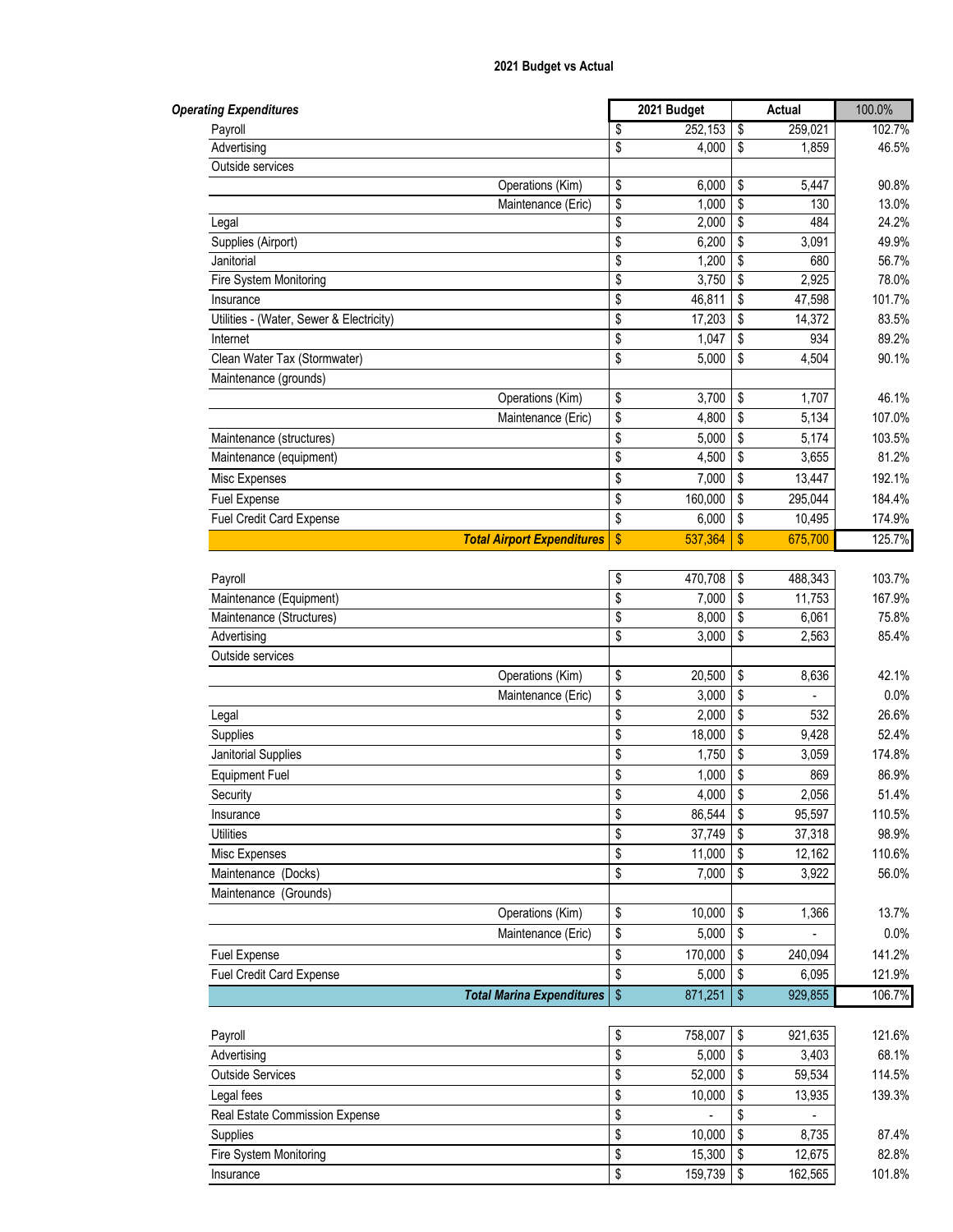| <b>Utilities</b>                                 | \$<br>45,000         | \$   | 44.749    | 99.4%  |
|--------------------------------------------------|----------------------|------|-----------|--------|
| Stormwater                                       | \$<br>4,600          | \$   | 2,118     | 46.0%  |
| Internet                                         | \$<br>1,038          | \$   | 1,037     | 99.9%  |
| Maintenance (Grounds)                            |                      |      |           |        |
| Operations (Kim)                                 | \$<br>22,350         | \$   | 24,657    | 110.3% |
| Maintenance (Eric)                               | \$<br>8,650          | \$   | 8,343     | 96.5%  |
| Maintenance (Levee)                              |                      |      |           |        |
| Operations (Kim)                                 | \$<br>57,000         | \$   | 39,001    | 68.4%  |
| Maintenance (Eric)                               | \$<br>3,000          | \$   |           | 0.0%   |
| Misc Expenses                                    | \$<br>1,000          | \$   | 102       | 10.2%  |
| Maintenance (Structures)                         | \$<br>30,000         | \$   | 32,360    | 107.9% |
| Maintenance (Pumps)                              | \$<br>3,000          | \$   |           | 0.0%   |
| Maintenance (Equipment)                          | \$<br>6,000          | \$   | 6,391     | 106.5% |
| Maintenance (Rail)                               | \$<br>5,000          | \$   | 685       | 13.7%  |
| <b>Tenant Security Deposit Released</b>          | \$<br>$\blacksquare$ | \$   | 18,840    |        |
| <b>Total Real Estate/IP Expenditures</b>         | \$<br>1,196,684      | \$   | 1,360,764 | 113.7% |
| <b>Park Expenditures</b>                         | \$<br>188,764        | \$   | 164,663   | 87.2%  |
| <b>General &amp; Administrative Expenditures</b> | \$<br>1,214,192      | \$   | 1,005,507 | 82.8%  |
| <b>TOTAL OPERATING EXPENSE</b>                   | \$<br>4,008,255      | \$   | 4,136,487 | 103.2% |
| <b>NET OPERATING INCOME</b>                      | \$<br>201,192        | - \$ | 385,784   | 192%   |

| <b>Non-Operating Expense</b>       |                                     |   | 2021 Budget    |               | Actual    | 100.0% |
|------------------------------------|-------------------------------------|---|----------------|---------------|-----------|--------|
|                                    | CERB Loan                           | S | 131,206        | \$            | 131,206   | 100.0% |
|                                    | GO & Revenue Bond Interest Expense  |   | 392,840        | \$            | 392,840   | 100.0% |
|                                    | GO & Revenue Bond Principal Expense |   | 995.000        | \$            | 995.000   | 100.0% |
|                                    | <b>Bond Administrative Expense</b>  |   | 2,400          | \$            | 1.627     | 67.8%  |
|                                    | Luse Contracts Payable              |   | 36.667         | \$            | 36.667    | 100.0% |
|                                    | Capital Improvement Projects        |   | 9,496,825      | \$            | 1,087,671 | 11.5%  |
|                                    | Misc Non-operating expense          |   | $\blacksquare$ |               | 1.591     |        |
| <b>TOTAL NON-OPERATING EXPENSE</b> |                                     |   | 11,054,938     | S             | 2,646,602 | 24%    |
|                                    |                                     |   |                |               |           |        |
| <b>TOTAL EXPENSE</b>               |                                     |   | 15,063,193     | <sup>\$</sup> | 6,783,089 | 45%    |
|                                    |                                     |   |                |               |           |        |

| <b>NET INCOME</b> | $(2,331,459)$ \$ | 2,497,291 | $-107%$ |
|-------------------|------------------|-----------|---------|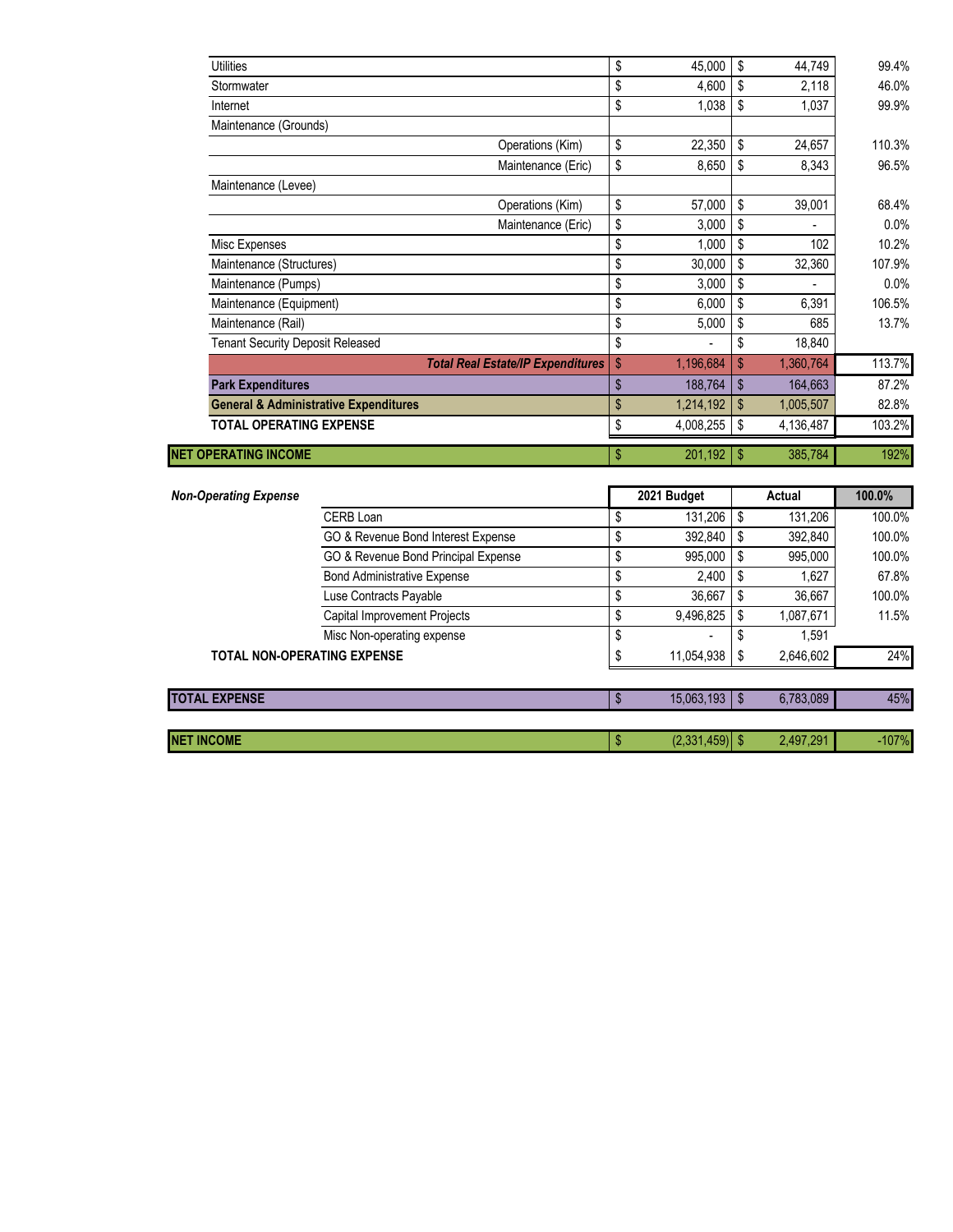| <b>General &amp; Administrative Revenues</b> | 2021 Budget | Actual | 100.0% |
|----------------------------------------------|-------------|--------|--------|
| Misc GA Revenues                             | 24,050      | 9,735  |        |
| Total General & Administrative Revenues   \$ | 24,050      | 9,735  | 40.5%  |

| <b>General &amp; Administrative Expenses</b>       | 2021 Budget     |                                      | <b>Actual</b> | 100.0% |
|----------------------------------------------------|-----------------|--------------------------------------|---------------|--------|
| Salaries and wages                                 | \$<br>424,569   | \$                                   | 341,600       | 80%    |
| Hazard Pay                                         | \$<br>3,000     | \$                                   | 9,109         |        |
| Standby                                            | \$<br>15,990    | \$                                   | 15,900        | 99%    |
| Commissioner's compensation and benefits           | \$<br>100,714   | \$                                   | 91,696        | 91%    |
| Overtime - Permanent EE's                          | \$<br>14,500    | \$                                   | 14,479        | 100%   |
| Employee benefits & payroll taxes                  | \$<br>218,717   | \$                                   | 165,838       | 76%    |
| <b>Employee Uniforms</b>                           | \$<br>6,500     | \$                                   | 6,817         | 105%   |
| Legal fees                                         | \$<br>40,000    | \$                                   | 50,846        | 127%   |
| Insurance                                          | \$<br>7,052     | \$                                   | 6,998         | 99%    |
| Outside services                                   | \$<br>30,000    | \$                                   | 26,499        | 88%    |
| State audit                                        | \$<br>16,000    | \$                                   |               | $0\%$  |
| Miscellaneous expense                              | \$<br>36,000    | \$                                   | 35,909        | 100%   |
| Telephone & communication                          | \$<br>24,300    | \$                                   | 24,448        | 101%   |
| Office supplies                                    | \$<br>10,000    | \$                                   | 7,101         | 71%    |
| Copier                                             | \$<br>4,500     | \$                                   | 3,129         | 70%    |
| Memberships & dues                                 | \$<br>34,500    | $\overline{\boldsymbol{\mathsf{S}}}$ | 29,321        | 85%    |
| Advertising                                        | \$<br>18,000    | \$                                   | 21,605        | 120%   |
| Marketing                                          | \$<br>35,000    | $\overline{\mathbf{S}}$              | 21,442        | 61%    |
| IT Supplies & Services                             | \$<br>59,000    | \$                                   | 59,389        | 101%   |
| Concerts in the park                               | \$<br>18,050    | \$                                   |               | $0\%$  |
| Wheels & Wings                                     | \$<br>6,000     | $\overline{\mathbf{S}}$              |               | $0\%$  |
| Fuel expense                                       | \$<br>17,000    | \$                                   | 16,423        | 97%    |
| Maintenance & Supplies (Janitorial)                | \$<br>4,000     | \$                                   | 1,446         | 36%    |
| Maintenance (Office)                               | \$<br>5,000     | \$                                   | 3,799         | 76%    |
| Maintenance (Grounds & Equip)                      | \$<br>400       | \$                                   |               | $0\%$  |
| Office security                                    | \$<br>800       | $\overline{\boldsymbol{\mathsf{S}}}$ | 540           |        |
| <b>Utilities</b>                                   | \$<br>15,200    | \$                                   | 14,277        | 94%    |
| Postage                                            | \$<br>2,000     | \$                                   | 1,426         | 71%    |
| Registration fees                                  | \$<br>8,000     | $\overline{\boldsymbol{\mathsf{S}}}$ | 6,822         | 85%    |
| <b>Promotional Hosting</b>                         | \$<br>3,000     | \$                                   | 730           | 24%    |
| Travel                                             | \$<br>15,000    | \$                                   | 10,466        | 70%    |
| Election expense                                   | \$              | \$                                   |               |        |
| <b>Taxes</b>                                       | \$<br>100       | \$                                   |               | $0\%$  |
| Publications                                       | \$<br>800       | \$                                   |               | $0\%$  |
| Printing and binding                               | \$<br>4,500     | \$                                   | 4,500         | 100%   |
| Continuing education                               | \$<br>10,000    | \$                                   | 6,333         | 63%    |
| Wellness benefits                                  | \$<br>6,000     | \$                                   | 6,621         | 110%   |
| <b>Total General &amp; Administrative Expenses</b> | \$<br>1,214,192 | \$                                   | 1,005,507     | 82.8%  |
|                                                    |                 |                                      |               |        |
| <b>Total G&amp;A Expenses</b>                      | \$<br>1,190,142 | $\sqrt[6]{3}$                        | 995,771       |        |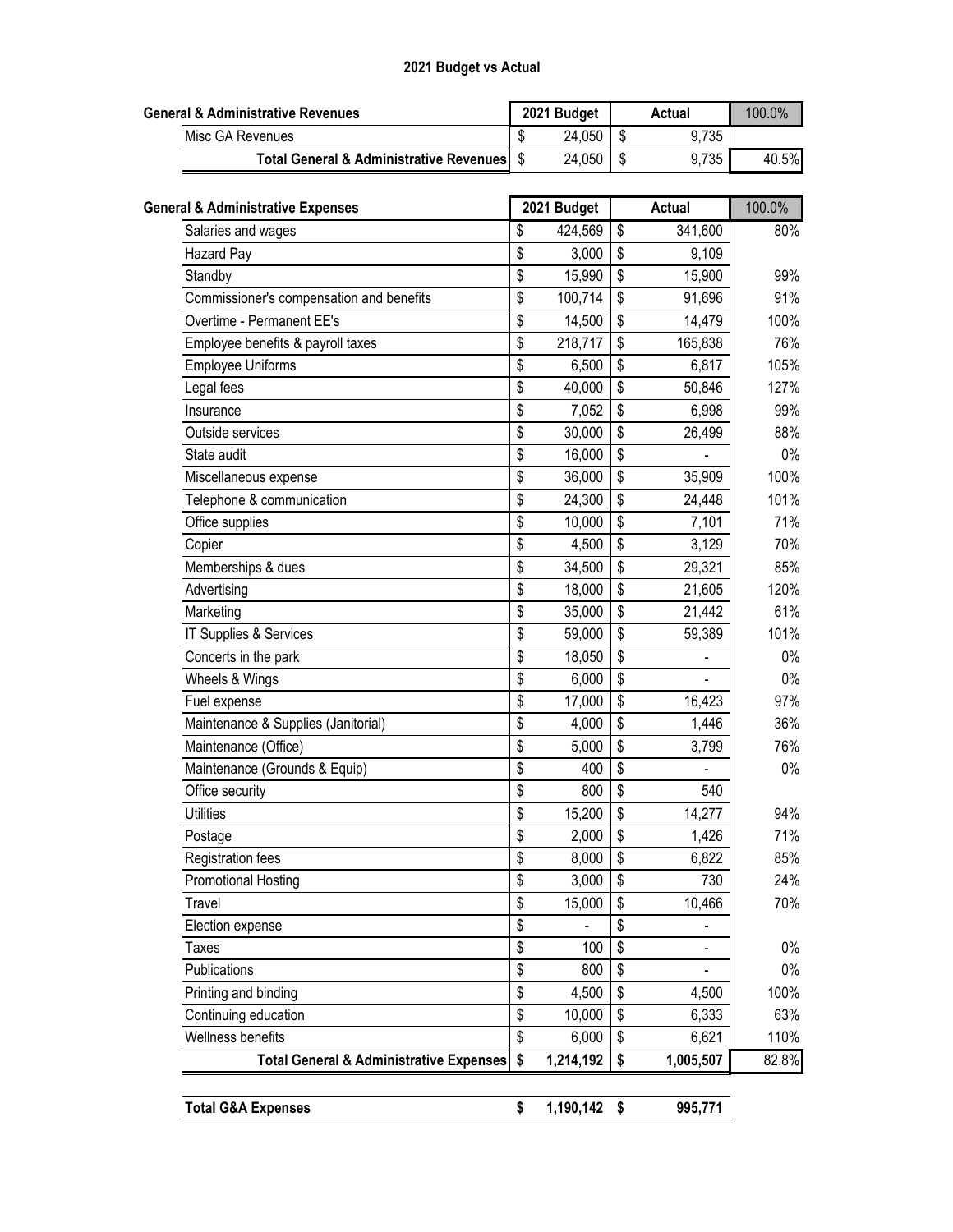| <b>Airport Revenues:</b>           | 2021 Budget |         |                           | <b>Actual</b> | 100.0% |  |
|------------------------------------|-------------|---------|---------------------------|---------------|--------|--|
| Hangar Rentals                     | S           | 264,000 | \$                        | 263,270       | 99.7%  |  |
| <b>Tiedown Rentals</b>             | \$          | 2,432   | \$                        | 4,026         | 165.5% |  |
| AP-1 Rental                        |             | 25,893  | \$                        | 25,175        | 97.2%  |  |
| Immelman Hangars                   | \$          | 14,719  | \$                        | 14,719        | 100.0% |  |
| AP- 5 and 6 residential rentals    | \$          | 31,200  | \$                        | 31,200        | 100.0% |  |
| Electricity revenue                | \$          | 15,708  | \$                        | 15,769        | 100.4% |  |
| All other AP operating revenue     | \$          | 2,973   | \$                        | 4,944         | 166.3% |  |
| Fuel revenue                       | \$          | 190,000 | \$                        | 316,812       |        |  |
| <b>Total Airport Revenues   \$</b> |             | 546,925 | $\boldsymbol{\mathsf{S}}$ | 675,916       | 123.6% |  |

| <b>Airport Expenditures:</b>    |                                   |               | 2021 Budget |                           | <b>Actual</b> | 100.0% |
|---------------------------------|-----------------------------------|---------------|-------------|---------------------------|---------------|--------|
| Payroll                         |                                   | \$            | 252,153     | \$                        | 259,021       | 102.7% |
| Advertising                     |                                   | \$            | 4,000       | $\boldsymbol{\mathsf{S}}$ | 1,859         | 46.5%  |
| Outside services                |                                   |               |             |                           |               |        |
|                                 | Operations (Kim)                  | \$            | 6,000       | \$                        | 5,447         | 90.8%  |
|                                 | Maintenance (Eric)                | \$            | 1,000       | \$                        | 130           | 13.0%  |
| Legal                           |                                   | \$            | 2,000       | \$                        | 484           | 24.2%  |
| Supplies (Airport)              |                                   | \$            | 6,200       | $\mathsf{\$}$             | 3,091         | 49.9%  |
| Janitorial                      |                                   | \$            | 1,200       | \$                        | 680           | 56.7%  |
| Fire System Monitoring          |                                   | \$            | 3,750       | \$                        | 2,925         | 78.0%  |
| Insurance                       |                                   | \$            | 46,811      | \$                        | 47,598        | 101.7% |
| <b>Utilities</b>                |                                   | \$            | 17,203      | \$                        | 14,372        | 83.5%  |
| Internet                        |                                   | \$            | 1,047       | \$                        | 934           | 89.2%  |
| Clean Water Tax                 |                                   | \$            | 5,000       | \$                        | 4,504         | 90.1%  |
| Maintenance (grounds)           |                                   |               |             |                           |               |        |
|                                 | Operations (Kim)                  | \$            | 3,700       | $\boldsymbol{\mathsf{S}}$ | 1,707         | 46.1%  |
|                                 | Maintenance (Eric)                | \$            | 4,800       | $\mathsf{\$}$             | 5,134         | 107.0% |
| Maintenance (structures)        |                                   | \$            | 5,000       | \$                        | 5,174         | 103.5% |
| Maintenance (equipment)         |                                   | \$            | 4,500       | $\mathfrak{S}$            | 3,655         | 81.2%  |
| Misc Expenses                   |                                   | \$            | 7,000       | \$                        | 13,447        | 192.1% |
| <b>Fuel Expense</b>             |                                   | \$            | 160,000     | \$                        | 295,044       |        |
| <b>Fuel Credit Card Expense</b> |                                   | \$            | 6,000       | \$                        | 10,495        |        |
|                                 | <b>Total Airport Expenditures</b> | $\mathbf{\$}$ | 537,364     | $\mathbf{\$}$             | 675,700       | 125.7% |
|                                 |                                   |               |             |                           |               |        |
| <b>Net Income</b>               |                                   | \$            | 9,561       | \$                        | 216           | 2.3%   |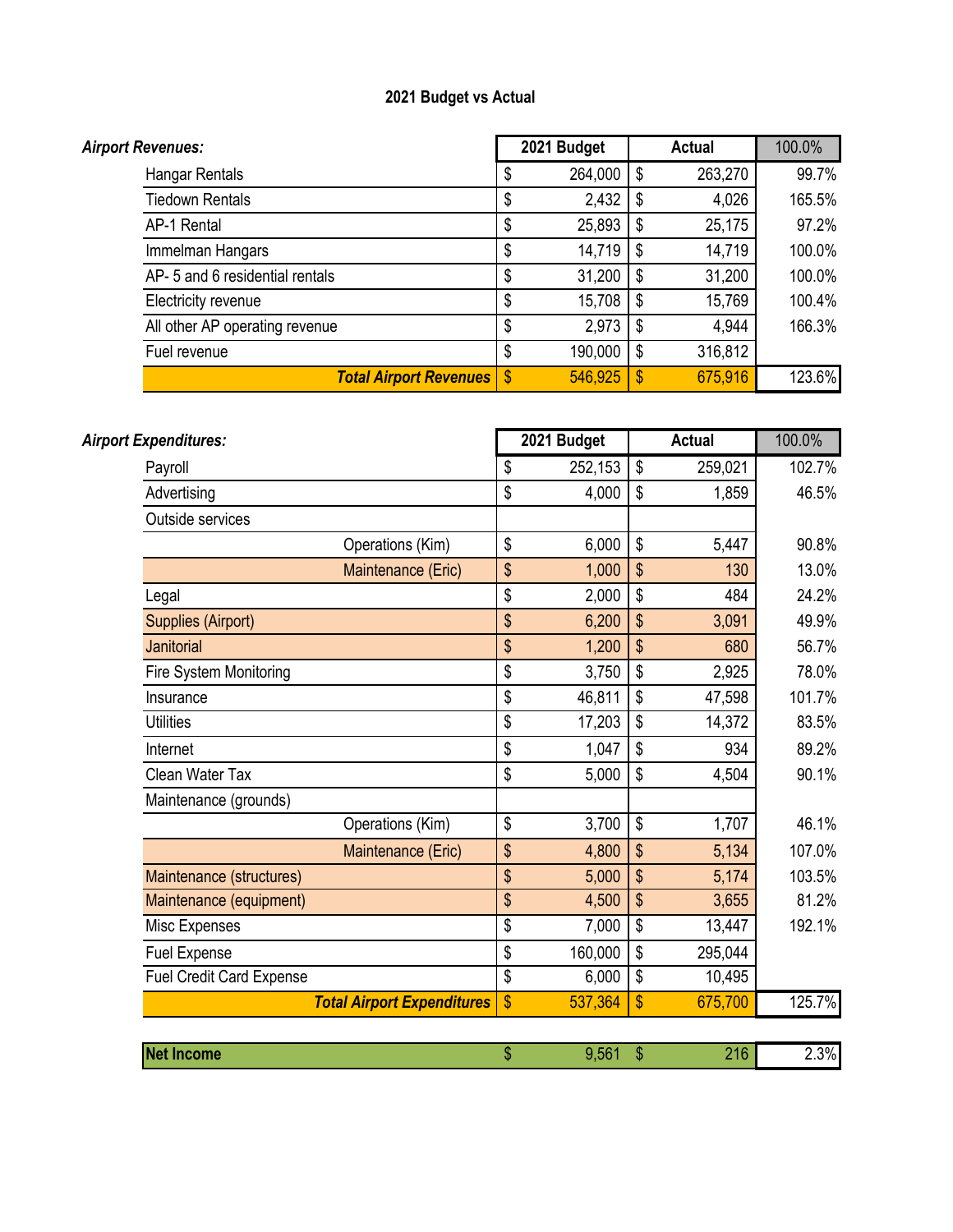| Marina Revenues:                 | 2021 Budget |           |            | <b>Actual</b> | 100.0% |  |
|----------------------------------|-------------|-----------|------------|---------------|--------|--|
| Marina fees                      | \$          | 626,217   | \$         | 645,735       | 103.1% |  |
| Waverunner fees                  | \$          | 22,000    | \$         | 23,815        | 108.3% |  |
| Set up fees                      | \$          | 5,500     | \$         | 4,250         | 77.3%  |  |
| <b>LR</b> tickets                | \$          | 25,000    | \$         | 37,499        | 150.0% |  |
| LR permits                       | \$          | 17,000    | -\$        | 22,484        | 132.3% |  |
| Electricity revenue              | \$          | 21,400    | \$         | 23,142        | 108.1% |  |
| Property Resources (Puffin Café) | \$          | 5,696     | \$         | 5,646         | 99.1%  |  |
| Dolphin Yacht Club               | \$          | 4,560     | $\sqrt{3}$ | 4,583         | 100.5% |  |
| <b>Riverside Marine</b>          | \$          | 72,000    | \$         | 72,000        | 100.0% |  |
| <b>OHSU Breakwater Lease</b>     | \$          | 1,063     | \$         | 963           | 90.6%  |  |
| All other MA operating revenue   | \$          | 39,024    | S          | 37,085        | 95.0%  |  |
| Fuel revenue                     | \$          | 190,000   | \$         | 278,903       |        |  |
| <b>Total Marina Revenues</b>     | \$          | 1,029,460 | S.         | 1,156,105     | 112.3% |  |

| Marina Expenditures:            |                                  |                                      | 2021 Budget |                          | <b>Actual</b> | 100.0% |
|---------------------------------|----------------------------------|--------------------------------------|-------------|--------------------------|---------------|--------|
| Payroll                         |                                  | \$                                   | 470,708     | \$                       | 488,343       | 103.7% |
| Maintenance (Equipment)         |                                  | \$                                   | 7,000       | \$                       | 11,753        | 167.9% |
| Maintenance (Structures)        |                                  | \$                                   | 8,000       | \$                       | 6,061         | 75.8%  |
| Advertising                     |                                  | $\overline{\mathcal{S}}$             | 3,000       | $\overline{\mathcal{S}}$ | 2,563         | 85.4%  |
| Outside services                |                                  |                                      |             |                          |               |        |
|                                 | Operations (Kim)                 | $\overline{\mathcal{S}}$             | 20,500      | $\overline{\mathcal{S}}$ | 8,636         | 42.1%  |
|                                 | Maintenance (Eric)               | $\frac{1}{2}$                        | 3,000       | $\sqrt{2}$               |               | 0.0%   |
| Legal                           |                                  | $\overline{\$}$                      | 2,000       | \$                       | 532           | 26.6%  |
| Supplies                        |                                  | \$                                   | 18,000      | $\sqrt{2}$               | 9,428         | 52.4%  |
| Janitorial                      |                                  | \$                                   | 1,750       | \$                       | 3,059         | 174.8% |
| <b>Equipment Fuel</b>           |                                  | \$                                   | 1,000       | \$                       | 869           | 86.9%  |
| Security                        |                                  | $\overline{\$}$                      | 4,000       | $\overline{\mathcal{S}}$ | 2,056         | 51.4%  |
| Insurance                       |                                  | \$                                   | 86,544      | \$                       | 95,597        | 110.5% |
| <b>Utilities</b>                |                                  | \$                                   | 37,749      | \$                       | 37,318        | 98.9%  |
| Misc Expenses                   |                                  | \$                                   | 11,000      | \$                       | 12,162        | 110.6% |
| Maintenance (Docks)             |                                  | \$                                   | 7,000       | \$                       | 3,922         | 56.0%  |
| Maintenance<br>(Grounds)        |                                  |                                      |             |                          |               |        |
|                                 | Operations (Kim)                 | $\overline{\$}$                      | 10,000      | $\overline{\$}$          | 1,366         | 13.7%  |
|                                 | Maintenance (Eric)               | $\sqrt[6]{\frac{1}{2}}$              | 5,000       | $\overline{\$}$          |               | 0.0%   |
| Fuel Expense                    |                                  | $\overline{\boldsymbol{\mathsf{S}}}$ | 170,000     | $\overline{\mathcal{S}}$ | 240,094       |        |
| <b>Fuel Credit Card Expense</b> |                                  | $\overline{\$}$                      | 5,000       | $\overline{\$}$          | 6,095         |        |
|                                 | <b>Total Marina Expenditures</b> | $\frac{1}{2}$                        | 871,251     | $\overline{\$}$          | 929,855       | 106.7% |
|                                 |                                  |                                      |             |                          |               |        |
| <b>Net Income</b>               |                                  | $\frac{1}{2}$                        | 158,209     | $\overline{\mathcal{S}}$ | 226,250       | 143.0% |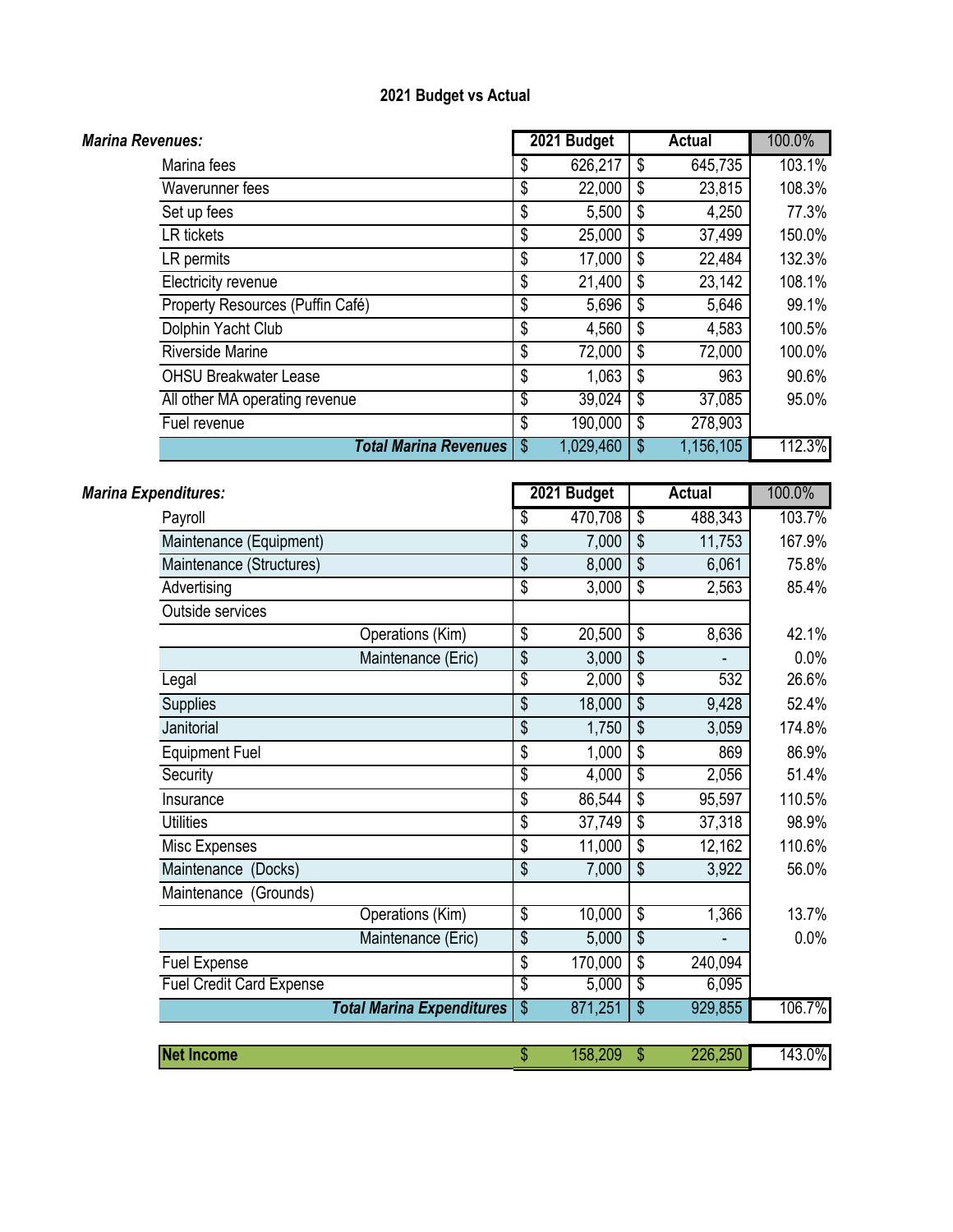| Real Estate/IP Revenues:                        |                                                     | 2021 Budget      |                          | Actual            | 100.0%                                                                  |
|-------------------------------------------------|-----------------------------------------------------|------------------|--------------------------|-------------------|-------------------------------------------------------------------------|
| IP Ground leases                                | \$                                                  | 479,956          | \$                       | 485,273           | 101.1%                                                                  |
| IP spur track leases                            | \$                                                  | 7,305            | \$                       | 7,108             | 97.3%                                                                   |
| Bldg 3 - Kemira                                 | \$                                                  | 117,291          | \$                       | 116,421           | 99.3%                                                                   |
| Bldg 4 - Pump Dynamics                          | $\overline{\mathcal{S}}$                            | 74,832           | \$                       | 74,832            | 100.0%                                                                  |
| Bldg 5 - MJ Glass Productions                   | $\overline{\mathcal{S}}$                            | 44,316           | \$                       | 44,316            | 100.0%                                                                  |
| Bldg 6 - Kemira                                 | \$                                                  | 179,389          | \$                       | 179,389           | 100.0%                                                                  |
| Bldg 7 - Calvert                                | \$                                                  | 132,156          | \$                       | 132,156           | 100.0%                                                                  |
| Bldg 8                                          | \$                                                  | 90,668           | \$                       | 92,881            | 102.4%                                                                  |
| Bldg 9 - Intech                                 | \$                                                  | 105,960          | \$                       | 107,637           | 101.6%                                                                  |
| Bldg 10 - Phase 5                               | \$                                                  | 41,438           | \$                       | 42,245            | 101.9%                                                                  |
| Bldg 11 - Ponder Burner                         | $\overline{\mathcal{S}}$                            | 119,670          | $\overline{\mathbb{S}}$  | 119,670           | 100.0%                                                                  |
| Bldg 12                                         | \$                                                  | 95,686           | \$                       | 97,827            | 102.2%                                                                  |
| Bldg 14                                         | \$                                                  | 96,900           | \$                       | 98,100            | 101.2%                                                                  |
| Bldg 15 - Foods In Season                       | $\overline{\mathcal{S}}$                            | 126,156          | \$                       | 126,156           | 100.0%                                                                  |
| Bldg 16 - DS Fabrication                        | $\overline{\mathcal{S}}$                            | 88,473           | $\overline{\mathcal{S}}$ | 88,473            | 100.0%                                                                  |
| Bldg 17 - Foods In Season/Lumino/MJ Glass Prod. | $\overline{\$}$                                     | 153,537          | $\overline{\mathcal{S}}$ | 153,537           | 100.0%                                                                  |
| Bldg 18                                         | $\overline{\$}$                                     | 309,831          | \$                       | 330,883           | 106.8%                                                                  |
| Bldg 19 - Ferguson                              | \$                                                  | 108,748          | \$                       | 108,748           | 100.0%                                                                  |
| City of Camas                                   | $\overline{\$}$                                     | 46,680           | $\overline{\$}$          | 46,680            | 100.0%                                                                  |
| <b>Westlie Ford</b>                             | $\overline{\mathcal{S}}$                            | 164,496          | \$                       | 164,496           | 100.0%                                                                  |
| <b>Tenant Security Deposits</b>                 | $\overline{\mathcal{S}}$                            |                  | \$                       | 43,261            |                                                                         |
| Utility revenue from tenants                    | \$                                                  | 14,000           | \$                       | 11,777            | 84.1%                                                                   |
| All other IP operating revenue                  | \$                                                  | 5,000            | \$                       | 2,155             | 43.1%                                                                   |
| Infrastructure Fee                              | \$                                                  | 4,024            | \$                       | 3,995             | 99.3%                                                                   |
| <b>Total Real Estate/IP Revenues</b>            | $\overline{\$}$                                     | 2,606,512        | S                        | 2,678,015         | 102.7%                                                                  |
|                                                 |                                                     |                  |                          |                   |                                                                         |
|                                                 |                                                     |                  |                          |                   |                                                                         |
|                                                 |                                                     | 2021 Budget      |                          | <b>Actual</b>     | 100.0%                                                                  |
| Real Estate/IP Expenditures:<br>Payroll         | \$                                                  | 758,007          | \$                       | 921,635           |                                                                         |
| Advertising                                     | \$                                                  | 5,000            | \$                       | 3,403             |                                                                         |
| <b>Outside Services</b>                         | $\overline{\mathcal{S}}$                            | 52,000           | \$                       | 59,534            |                                                                         |
| Legal fees                                      | \$                                                  | 10,000           | \$                       | 13,935            | 139.3%                                                                  |
| Real Estate Commission Expense                  | $\overline{\$}$                                     |                  | \$                       |                   |                                                                         |
| Supplies                                        | $\sqrt{3}$                                          | 10,000<br>15,300 | $\sqrt{3}$<br>\$         | 8,735             |                                                                         |
| <b>Fire System Monitoring</b><br>Insurance      | \$                                                  | 159,739          | \$                       | 12,675<br>162,565 |                                                                         |
| <b>Utilities</b>                                | \$                                                  | 45,000           | \$                       | 44,749            | 99.4%                                                                   |
| Stormwater                                      | $\overline{\mathcal{S}}$                            | 4,600            | \$                       | 2,118             | 46.0%                                                                   |
| Internet                                        | $\overline{\$}$<br>\$                               | 1,038            | \$                       | 1,037             | 99.9%                                                                   |
| Maintenance (Grounds)                           |                                                     |                  |                          |                   |                                                                         |
| Operations (Kim)                                |                                                     | 22,350           | \$                       | 24,657            |                                                                         |
| Maintenance (Eric)                              | $\overline{\mathcal{S}}$<br>$\sqrt[6]{\frac{1}{2}}$ | 8,650            | \$                       | 8,343             | 96.5%                                                                   |
| Maintenance (Levee)                             |                                                     |                  |                          |                   |                                                                         |
| Operations (Kim)                                | \$                                                  | 57,000           | \$                       | 39,001            | 68.4%                                                                   |
| Maintenance (Eric)                              | $\overline{\$}$                                     | 3,000            | $\overline{\mathcal{S}}$ |                   |                                                                         |
| Misc Expenses                                   | $\overline{\$}$                                     | 1,000            | $\overline{\$}$          | 102               | 10.2%                                                                   |
| Maintenance (Structures)                        | $\sqrt[6]{\frac{1}{2}}$                             | 30,000           | \$                       | 32,360            | 107.9%                                                                  |
| Maintenance (Pumps)                             | $\overline{\mathcal{S}}$                            | 3,000            | $\overline{\mathcal{S}}$ |                   | 0.0%                                                                    |
| Maintenance (Equipment)                         | $\sqrt[6]{\frac{1}{2}}$                             | 6,000            | \$                       | 6,391             | 106.5%                                                                  |
| Maintenance (Rail)                              | $\sqrt[6]{\frac{1}{2}}$                             | 5,000            | \$                       | 685               | 13.7%                                                                   |
| <b>Tenant Security Deposit</b>                  | $\overline{\$}$                                     |                  | \$                       | 18,840            | 121.6%<br>68.1%<br>114.5%<br>87.4%<br>82.8%<br>101.8%<br>110.3%<br>0.0% |
| <b>Total Real Estate/IP Expenditures</b>        | \$                                                  | 1,196,684        | S                        | 1,360,764         | 113.7%                                                                  |